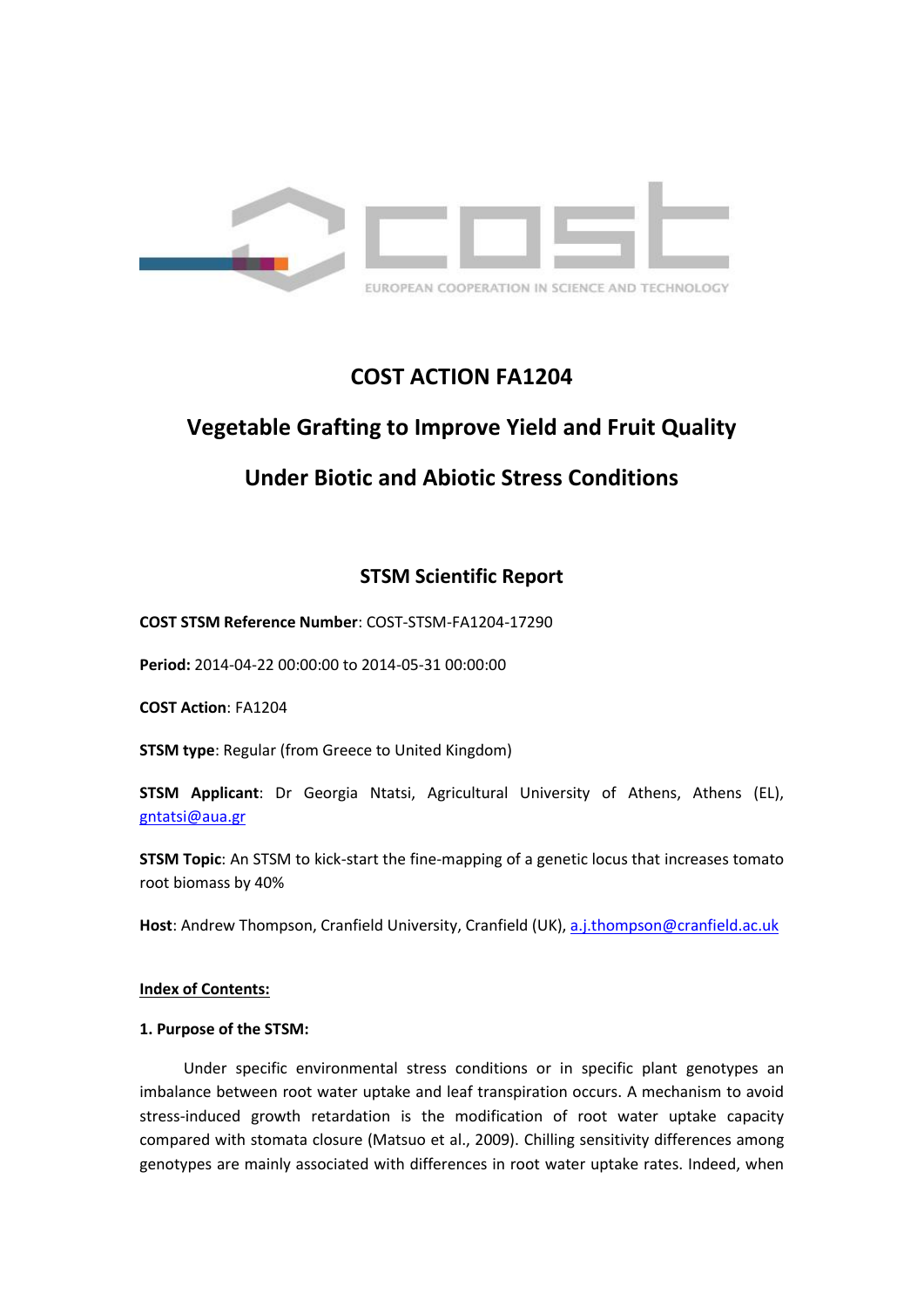the temperature falls below optimum, root water uptake decreases due to a reduced vapour pressure difference between the leaf surface and the area (Aroca et al., 2003), while water viscosity increases (Bloom et al., 2004). Changes in root morphology may be interpreted as adaptation of nutrient acquisition mechanisms to abiotic stress, aimed at extending the absorbing surface area per unit root weight or length. Thus, the formation of a more extensive root system by tolerant rootstocks in grafted plants and the concomitant increase in root:shoot ratio as stress increases, improves their nutrient and water uptake capacity. As an example an approximately 2.5-fold increase in root:shoot ratio was observed in tomato grafted onto the cold tolerant *S. habrochaites* when these were exposed to sub-optimal T, while only a slight increase was observed when 'Moneymaker', a cold sensitive tomato cultivar (Venema et al., 2008; Ntatsi et al., 2014b) was used as a rootstock.

Linkage mapping of QTL is a common statistical approach in plant genetics where recombinant populations generated from crosses between inbred parent lines are used, in combination with molecular markers, to identify loci associated with variation in continuously distributed traits (Sen et al., 2001). Mapping populations common to QTL analyses are many and include doubled haploids, F2, backcross, nested association mapping and RILs. Mapping QTL for complex traits is now routine, with the typical output being QTL spanning large confidence intervals encompassing many (hundreds or more) possible causal genes (Price et al., 2006).

The steps following QTL identification frequently involve functional validation of the QTL, and refinement of location (fine-mapping) towards the goal of identification of a causal gene – the major challenge in quantitative genetics today. One of the most common approaches for accomplishing these objectives is through the development and phenotypic characterization of NILs. The generation and phenotyping of NILs is considered a laborious and time consuming process, but the robust design leads to a minimal false positive rate.

NILs are lines containing a single or small number of genomic introgressions from a donor parent in a different and otherwise homogeneous genomic background. By homogenizing all genetic factors outside of the focal genomic region, the true effect of the QTL on the phenotype can be estimated relative to the line into which the introgression was introduced (i.e. void of the chromosomal introgression) (Landi et al., 2005). In addition to the simplification of genetic analyses, NILs are considered genetically 'immortal' which allows for replicated experiments across multiple environments resulting in more accurate estimates of effect size for complex traits. NILs have proven to be an effective resource for QTL validation and a logical starting point for the creation of fine-mapping populations (Zhou et al., 2010).

Creation of a single near-isogenic line generally starts by crossing a line carrying the targeted QTL region to one of the parental lines of the population, thus creating a backcross population. Genome-wide genotyping of the backcross progeny is performed to identify recombination events allowing for selection of progeny which carry the target chromosomal introgression derived from the donor and recurrent parent genome elsewhere. Subsequent generations of self-pollination (selfing) are normally required to achieve homozygosity of the introgressed region and the process can take several backcrossing cycles to produce a NIL carrying an introgression of acceptable size and genomic location. An alternative approach has been the use of heterogeneous inbred families (HIFs) where NILs are selected from incompletely inbred lines which still harbor a small amount of heterozygosity at random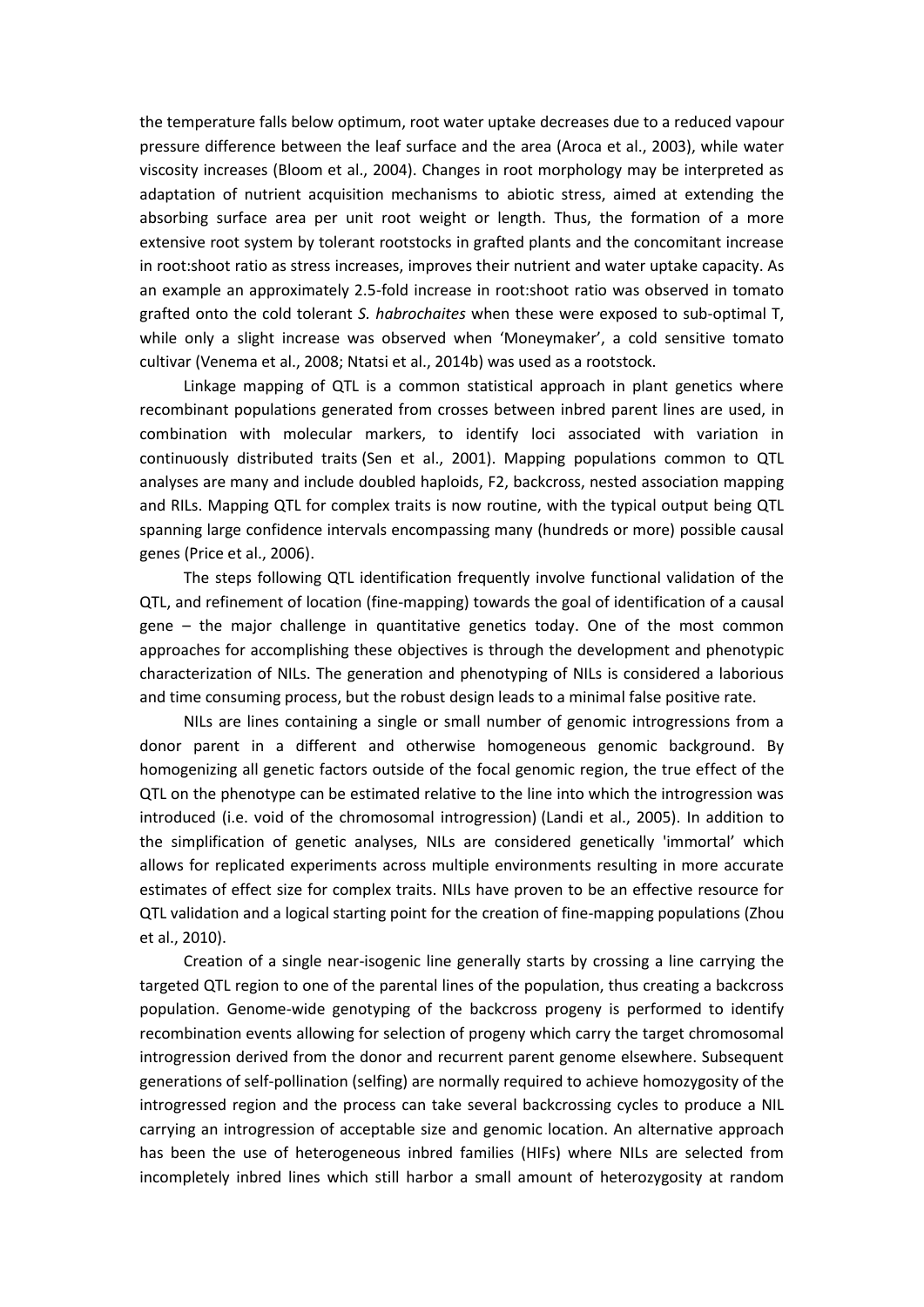intervals across the genome (Loudet et al., 2005). Analysis of a HIF population with molecular markers allows for the selection of lines heterozygous at a candidate genomic location, which in combination with further selfing and genotyping, enables selection of NILs derived from several heterogeneous genetic backgrounds. Producing NILs with smaller introgressions requires greater effort. Large populations are needed to break up small chromosomal segments, and high-density genotyping is required to discover them.

The 6-week project of this STSM was to generate sub-introgressions from IL7-1 which was showed in a previous phenotyping experiment by the group of Dr. Thompson, increased root:shoot ratio of M82 by 40%. These were used to fine-map the position of the QTL. The seed of the parental lines and the introgression of F1 and F2 generation that were sown on 25<sup>th</sup> of April were the followings:

- $\bullet$  IL7-1
- M82
- M82 x IL7-1 F1
- M82 x IL7-1 F2
- LA0716 (*S. pennellii* parent line) as genotyping controls;

To screen for recombinants we needed to score F2 plants with two KASP markers, one at each end of the IL7-1 introgression and two more in the regions of SSR7-73.1 and SSR7- 97.1m as shown in the Figure below:

#### IL  $7-1$



The strategy that we followed was firstly to look for SNPs in the regions of SSR7-73.1 and SSR7-97.1 (or close to end of chromosome), using the "150 genomes" resource. After that we designed KASP markers for these two positions (LGC genomics help with this process) and order them. Then we checked the markers by using them to score parental lines and known heterozygous material (M82, IL7-1, LA716 and M82 x IL7-1 F1 hybrid). The KASP genotyping assays that were performed were based on competitive allele-specific PCR and enable biallelic scoring of single nucleotide polymorphisms (SNPs) and insertions and deletions (Indels) at specific loci The SNP-specific KASP Assay mix and the universal KASP Master mix were added to DNA samples, a thermal cycling reaction is then performed, followed by an end-point fluorescent read. The KASP Assay mix contained three assayspecific non-labelled oligos: two allele specific forward primers and one common reverse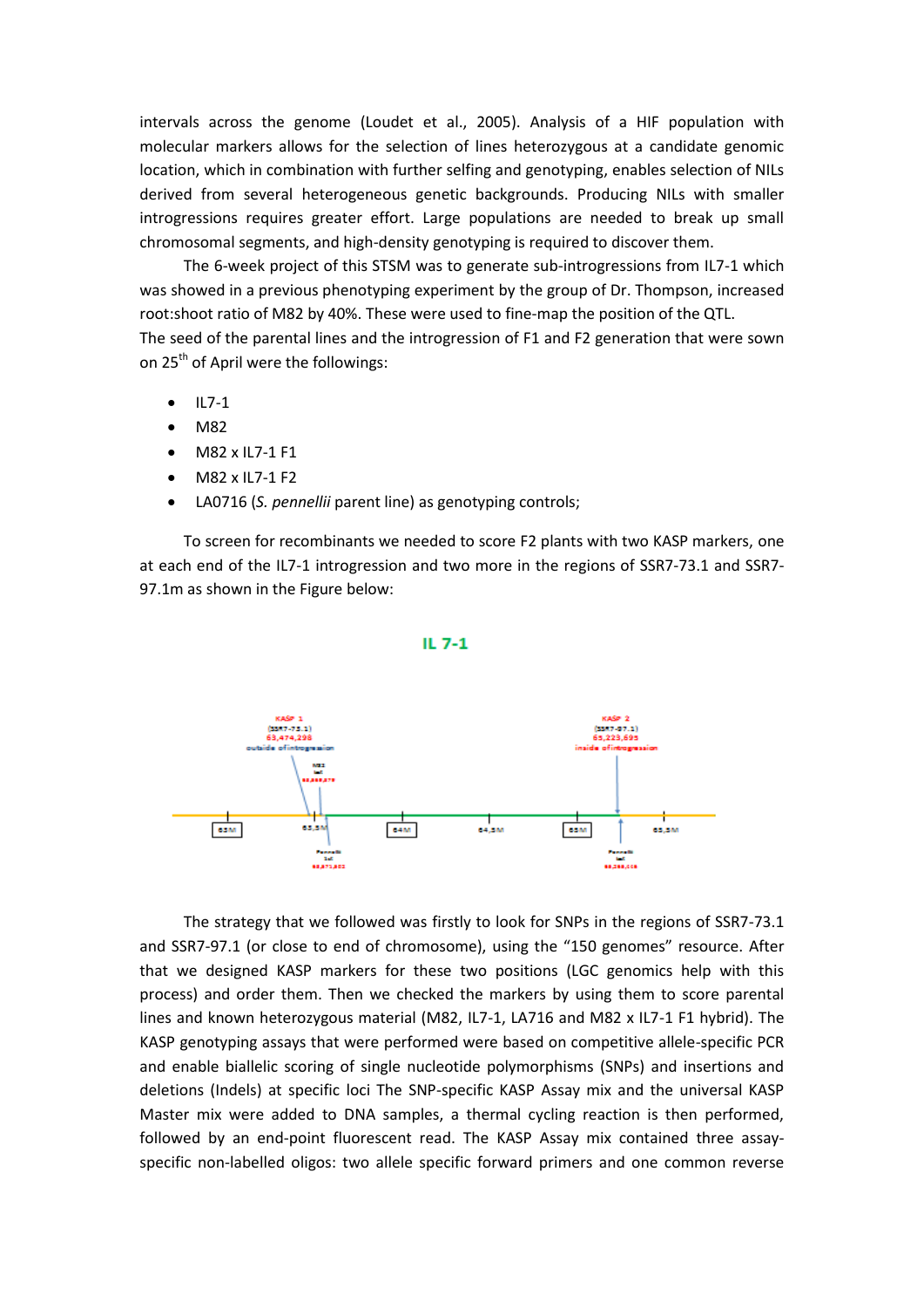primer. The allele-specific primers each harbor a unique tail sequence that corresponded with a universal FRET (fluorescence resonant energy transfer) cassette; one labelled with FAM™ dye and the other with HEX™ dye. The KASP Master Mix contained the universal FRET cassettes, ROX™ passive reference dye, taq polymerase, free nucleotides and MgCl2 in an optimized buffer solution. During thermal cycling, the relevant allele-specific primer binded to the template and elongates, thus attaching the tail sequence to the newly synthesized strand. The complement of the allele specific tail sequence was then generated during subsequent rounds of PCR, enabling the FRET cassette to bind to the DNA. The FRET cassette was no longer quenched and emits fluorescence. Bi-allelic discrimination was achieved through the competitive binding of the two allele-specific forward primers. If the genotype at a given SNP is homozygous, only one of the two possible fluorescent signals will be generated. If the genotype is heterozygous, a mixed fluorescent signal will be generated. Therefore, two hundred seedlings were screened for recombination events in an M82 x IL7-1 F2 population using the pair of KASP markers. Finally the recombinant plants were kept for seed production and phenotyping in the next generation.

The results of the present STSM will be important for both working groups WG3 (Rootstock-mediated resistance to biotic and abiotic stresses) and WG4 (Rootstockmediated improvement of fruit quality) of the COST Action FA1204. Besides, this STSM will provide mutual benefits for the ongoing projects in both groups sharing the same objective of improving heavy metal tolerance in vegetable crops through grafting.

*Literature cited:*

- *Aroca, R., Vernieri, P., Irigoyen, J.J., Sanchez-Dıaz, M., Tognoni, F., Pardossi, A., 2003. Involvement of abscisic acid in leaf and root of maize (Zea mays L.) in avoiding chilling-induced water stress. Plant Sci. 165, 671-679.*
- *Bloom, A.J., Zwieniecki, M.A., Passioura, J.B., Randall, L.B., Holbrook, N.M., St. Clair, D.A., 2004.Water relations under root chilling in a sensitive and a tolerant tomato species. Plant Cell Environ. 27, 971-979.*
- *Landi, .P, Sanguineti, M.C., Salvi, S., Giuliani, S., Bellotti, M., Maccaferri, M., Conti, S., Tuberosa, R., 2005. Validation and characterization of a major QTL affecting leaf ABA concentration in maize. Mol. Breeding, 291-303.*
- *Loudet, O., Gaudon, V., Trubuil, A., Daniel-Vedele, F., 2005. Quantitative trait loci controlling root growth and architecture in Arabidopsis thaliana confirmed by heterogeneous inbred family. Theor. Appl. Genet. 110, 742-753.*
- *Matsuo, N., Ozawa, K., Mochizuki, T., 2009. Genotypic differences in root hydraulic conductance of rice (Oryza sativa L.) in response to water regimes. Plant and Soil 316, 25-34.*
- *Ntatsi G., Savvas, D., Kläring, H-P., Schwarz, D. 2014b. Growth, yield, and metabolic responses of temperature-stressed tomato to grafting onto rootstocks differing in cold tolerance, J. Amer. Soc. Hort. Sci. 139, 230-243*
- *Price, A.H., 2006. Believe it or not, QTLs are accurate! Trends Plant Sci. 11, 213-216.*
- *Sen, S., Churchill, G.A., 2001. A statistical framework for quantitative trait mapping. Genetics, 159, 371-387.*
- *Venema, J.H., Dijk, B.E., Bax, J.M., Van Hasselt, P.R., Elzenga, J.T.M., 2008. Grafting tomato (Solanum lycopersicum) onto the rootstock of a high-altitude accession of Solanum habrochaites improves sub-optimal-temperature tolerance. Environ. Exp. Bot. 63, 359-367*
- *Zhou, L., Zeng, Y., Zheng, W., Tang, B., Yang, S., Zhang, H., Li, J., Li, Z., 2010. Fine mapping a QTL qCTB7 for cold tolerance at the booting stage on rice chromosome 7 using a near-isogenic line. Theor. Appl. Genet. 121, 895-905.*

#### **3. Description of the main results obtained:**

Preliminary results have shown that the markers that were tested managed to restrict the position of the QTL that is responsible for the increased root:shoot ratio of M82 by 40%. The design of the KAPS Markers is still in progress since more than 200 seedlings must be screened for recombination events in an M82 x IL7-1 F2 population using several pair of KASP markers. The expected date for finishing the genotyping as well as phenotyping of the 200 hundrend recombinants is the end of June. However, this Study will continue until the